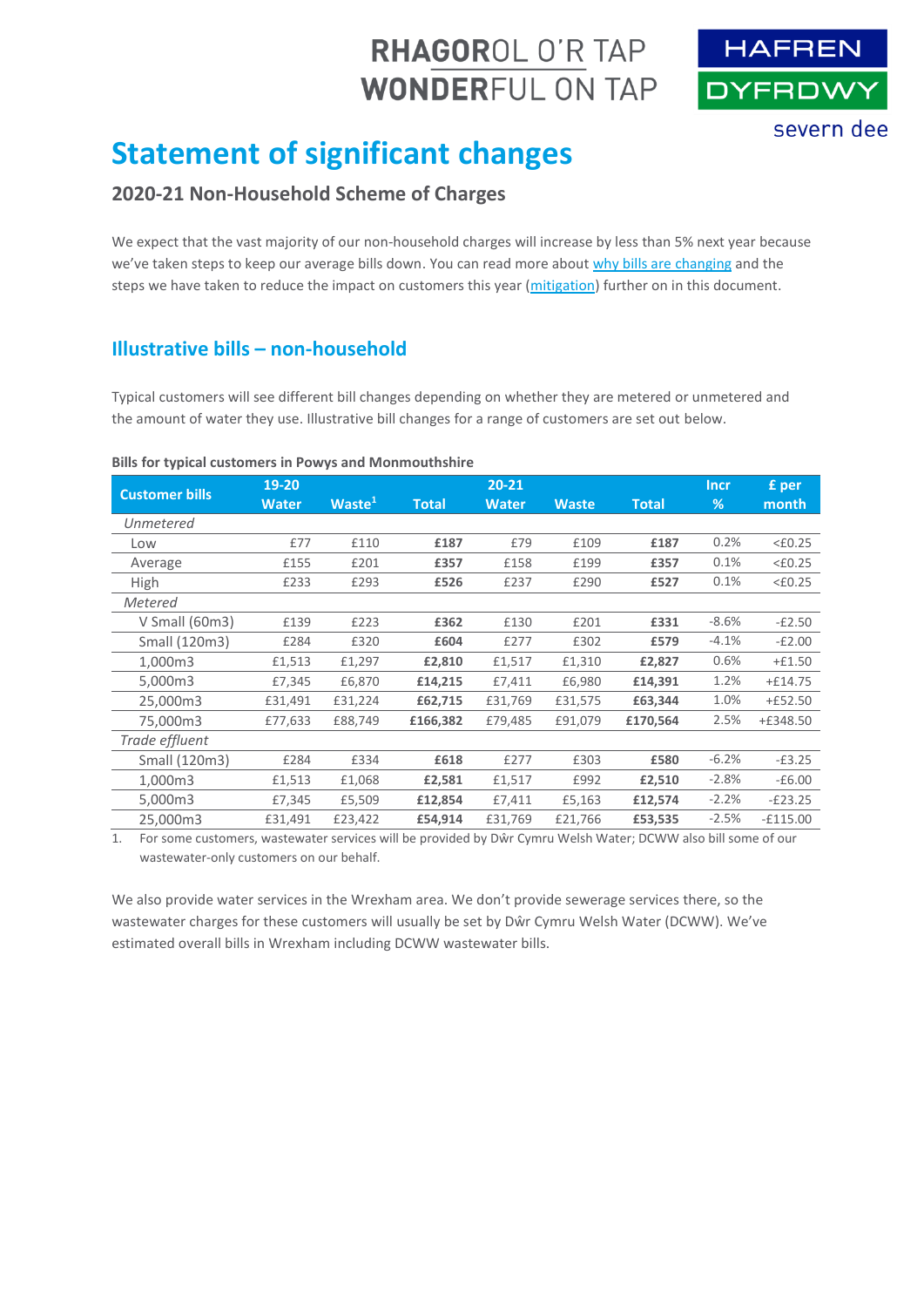| <b>Customer bills</b> | $19-20$      |                    | $20 - 21$    |              |                    |              | <b>Incr</b> | £ per            |
|-----------------------|--------------|--------------------|--------------|--------------|--------------------|--------------|-------------|------------------|
|                       | <b>Water</b> | Waste <sup>1</sup> | <b>Total</b> | <b>Water</b> | Waste <sup>1</sup> | <b>Total</b> | %           | month            |
| Unmetered             |              |                    |              |              |                    |              |             |                  |
| Low                   | £136         | £202               | £338         | £142         | £215               | £357         | 5.6%        | $+£1.50$         |
| Average               | £206         | £321               | £527         | £234         | £342               | £576         | 9.2%        | $+£4.00$         |
| High                  | £262         | £416               | £678         | £308         | £443               | £751         | 10.6%       | $+£6.00$         |
| Metered               |              |                    |              |              |                    |              |             |                  |
| V Small (60m3)        | £151         | £168               | £319         | £132         | £179               | £311         | $-2.6%$     | $-£0.75$         |
| Small (120m3)         | £266         | £334               | £600         | £244         | £355               | £599         | $-0.2%$     | $<\epsilon$ 0.25 |
| 1.000m3               | £1,279       | £1,995             | £3.274       | £1,214       | £2,123             | £3.338       | 2.0%        | $+£5.25$         |
| 5,000m3               | £5,973       | £8,792             | £14,765      | £5,753       | £9,358             | £15,111      | 2.3%        | $+£28.75$        |
| 25,000m3              | £29,539      | £42,341            | £71,880      | £28,457      | £45,066            | £73,523      | 2.3%        | $+£136.75$       |
| 75,000m3              | £87,393      | £126,442           | £213,835     | £84,643      | £134,578           | £219,221     | 2.5%        | $+£448.75$       |

#### <span id="page-1-1"></span>**Bills for typical customers in the Wrexham area**

1. Estimate based on applying a uniform increase to Dŵr Cymru charges.

Dŵr Cymru sewerage bills for 2020-21 are estimates because we didn't have their final charges at the time of publication. We've taken their charges from last year, adjusting for inflation and public information from [Ofwat](https://www.ofwat.gov.uk/)'s final decisions on their prices next year. While our bills in Wrexham customers are very similar to what we expected after Draft Determinations, the FD provided for a significant real increase in Dŵr Cyrmru's average wastewater bills next year. However, we don't know exactly how this will affect non-household customers.

# <span id="page-1-0"></span>**Why bills are changing**

Each year the revenue controls set by [Ofwat](https://www.ofwat.gov.uk/) (our regulator) allow us to recover a fixed amount of revenue from our customers. This covers the cost of treating water, running and maintaining our network and cleaning wastewater before it is discharged to the environment (you can read more about what your bill pays for [here\)](https://www.hdcymru.co.uk/my-account/our-service-explained/). For most of our charges this is modified by inflation, adjustments for performance and any past over or underrecovery in previous years.

For 2020-21:

- Inflation as measured by the Consumer Prices Index with Housing (CPIH) was 1.5%;
- [Ofwat](https://www.ofwat.gov.uk/) set revised revenue controls to take account of new requirements this increased overall water revenues by 3.9% but reduced wastewater revenues by 1.6%.
- The new revenue controls also take account of past performance there are no additional adjustments this year for [Revenue Correction](#page-3-0) or Outcome Delivery Incentives [\(ODIs\)](#page-3-1)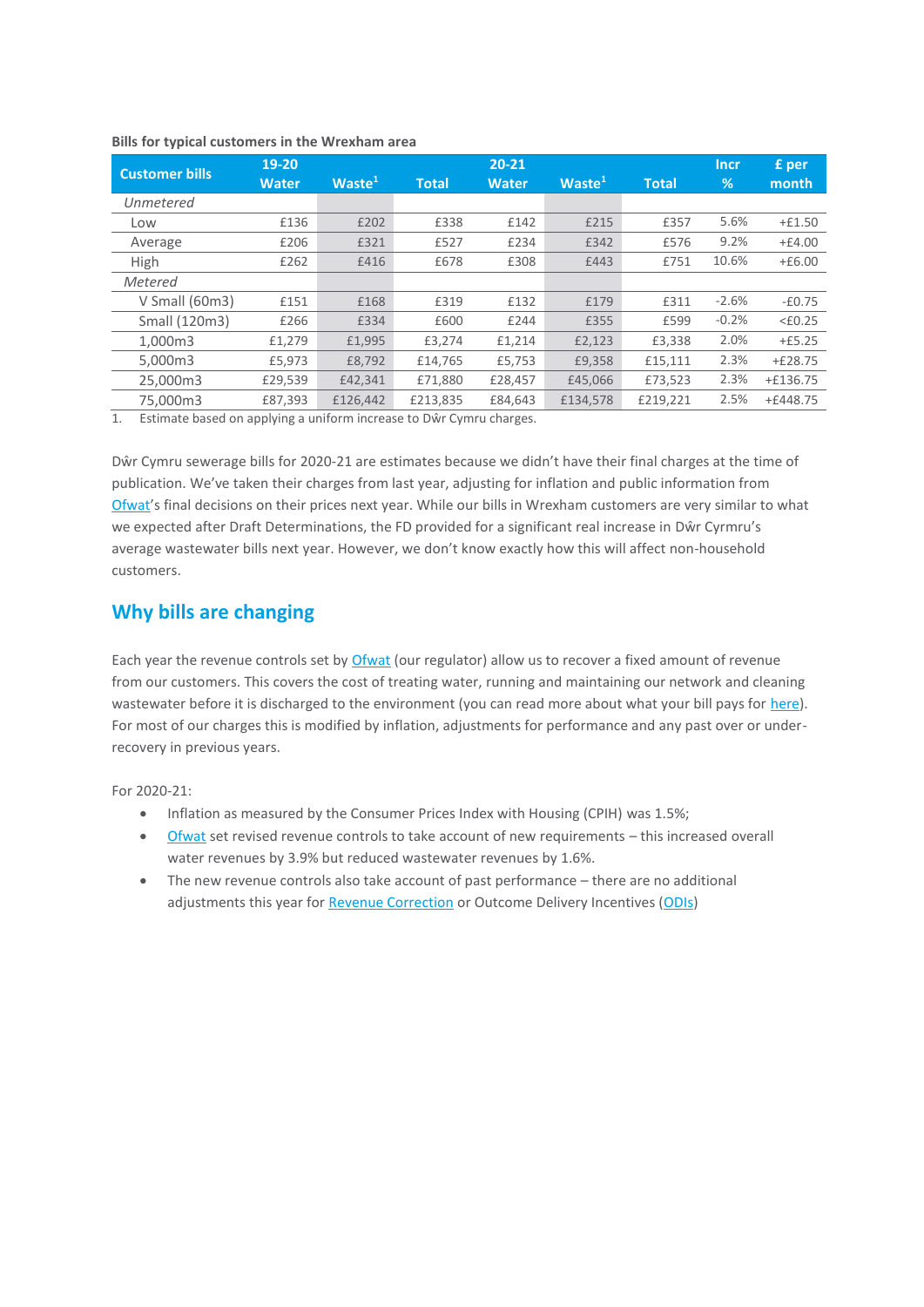## **Stakeholder views**

Our research tells us that household customers would be concerned if their overall bill increased by more than £2 per month<sup>1</sup>, which is equivalent to around 8% of an average household bill in our area. Non-households are much more varied in size so there is no "average" non-household, but small business customers (the vast majority, by number) have usage similar to households.

Because changes in our bills affect some customers that receive either water or sewerage services from another company, we made sure that we included some single-service customers in our research. We also showed a draft of this statement to an online panel of customers and have taken account of their views regarding the way we communicate bill changes.

The change in water bills is different to the movement in wastewater charges, but we don't expect significant increases for the majority of our non-household customers (who are metered). There will be higher increases for unmetered customers, but they have the option of changing the way they are charged as we discuss in the [section below.](#page-2-0) As we don't provide sewerage services in the Wrexham area, we've estimated the overall bill impact with indicative figures for Dŵr Cymru Welsh Water bills. Our assessment i[s here.](#page-1-1)

We showed a draft view of our charges to [CCWater](https://www.ccwater.org.uk/), who represent the views of water customers. We've taken account of their views and have rebalanced our charges to limit the higher increases wherever we can.

Our discussions with CCWater were based on indicative charges in October. There is always some variation when we publish our final charges, because we don't know what the final inflation figure will be until December. Another difference this year was Ofwat's Final Determination (FD) of prices limits, which was not published until 16 December. Although there were some changes in the FD, we have kept average bills broadly the same as expected in October as discussed below. The CPIH is 0.1% lower than our forecast. Aside from these two factors, we have made no changes that have made a significant difference to customer charges.

As we note above, wastewater bills for our [customers in Wrexham](#page-1-1) will probably change a bit more because the FD for Dŵr Cymru Welsh Water has changed quite significantly from Ofwat's draft view. Our water charges for Chester are little different to those we forecast in October.

### <span id="page-2-0"></span>**Managing changes in bills**

**.** 

On 16 December [Ofwat](https://www.ofwat.gov.uk/) set out its Final Determination (FD) of revenue controls for the next 5 years. Following our Draft Determination, we asked Ofwat to defer some revenue until later in the next 5 year period to smooth the impact on customer bills. We've discussed our overall approach to managing these effects with [CCWater.](https://www.ccwater.org.uk/) Although Ofwat made some changes to the profile of our bills we still saw some increases that were higher than we would like next year, so we have deferred some further revenue until later years - this reduces water bills next year below our FD allowance. Without this action, charges for small business customers might have increased by 5-6% on a combined service. As a result of the steps we've taken, they'll typically be rising by less than 5%. However, there will be increases for some groups of customers as set out below:

<sup>1</sup> Hafren Dyfrdwy is part of the Severn Trent group; this research was carried out by the ST group through customer surveys and focus groups involving customers billed directly by Severn Trent and households billed for ST sewerage by another water company.